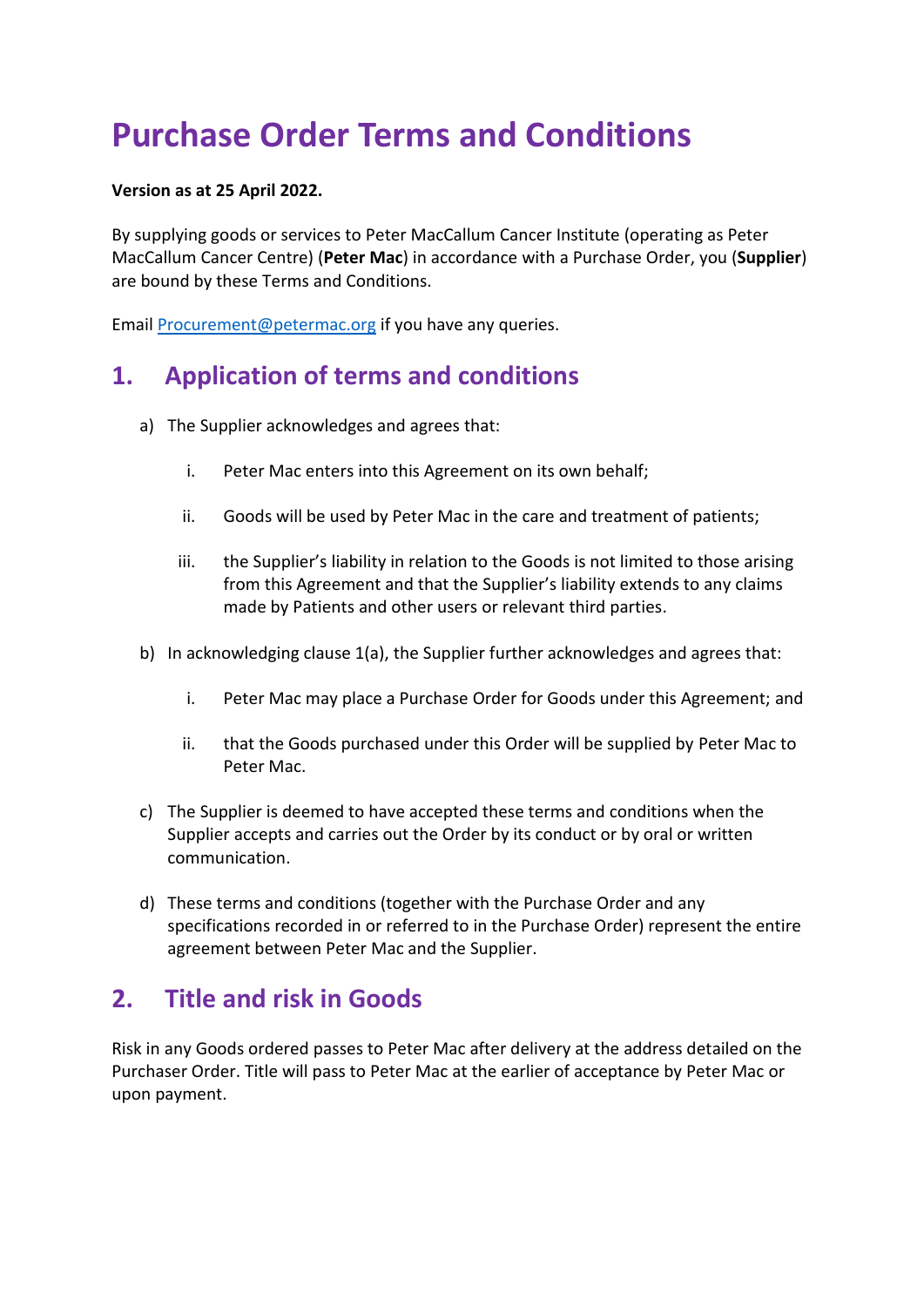### **3. Delivery of Goods**

- a) The Supplier must supply the Goods to Peter Mac in accordance with this Agreement and any reasonable directions given by Peter Mac.
- b) The Supplier must deliver the Goods to the location and time as set out in the Purchase Order. Acceptance of the Goods by Peter Mac will not be taken to have occurred until either:
	- i. acceptance is acknowledged in writing by Peter Mac or by similar electronic means at the point of delivery; or
	- ii. acceptance is deemed to have occurred in accordance with clause 4(a) below.
- a) All Goods supplied must be accompanied by a delivery docket detailing the official Purchase Order number, and/or an advance shipping notice (if requested by Peter Mac) the description and quantity of Goods, and any other information required by Peter Mac.
- b) Marking on each item of Goods supplied shall be legible, indelible and irremovable, with the following:
	- i. the manufacturer's name or registered trade mark;
	- ii. the vendor's name or registered trade mark, address and telephone number for service;
	- iii. the name or title of the Goods;
	- iv. the model number or specific name to the particular design; and
	- v. a serial number identifying the individual item of Goods (this requirement applies to each major item of Goods supplied, but not accessories).

### **4. Inspection and rejection of Goods**

- a) If the Goods conform to this Agreement, Peter Mac will promptly issue written notification of acceptance of the Goods. If Peter Mac does not give written notification of acceptance of the Goods within 10 business days of delivery, acceptance of the Goods will be deemed to have occurred on the date of delivery.
- b) If the Goods:
	- i. do not conform with this Agreement; or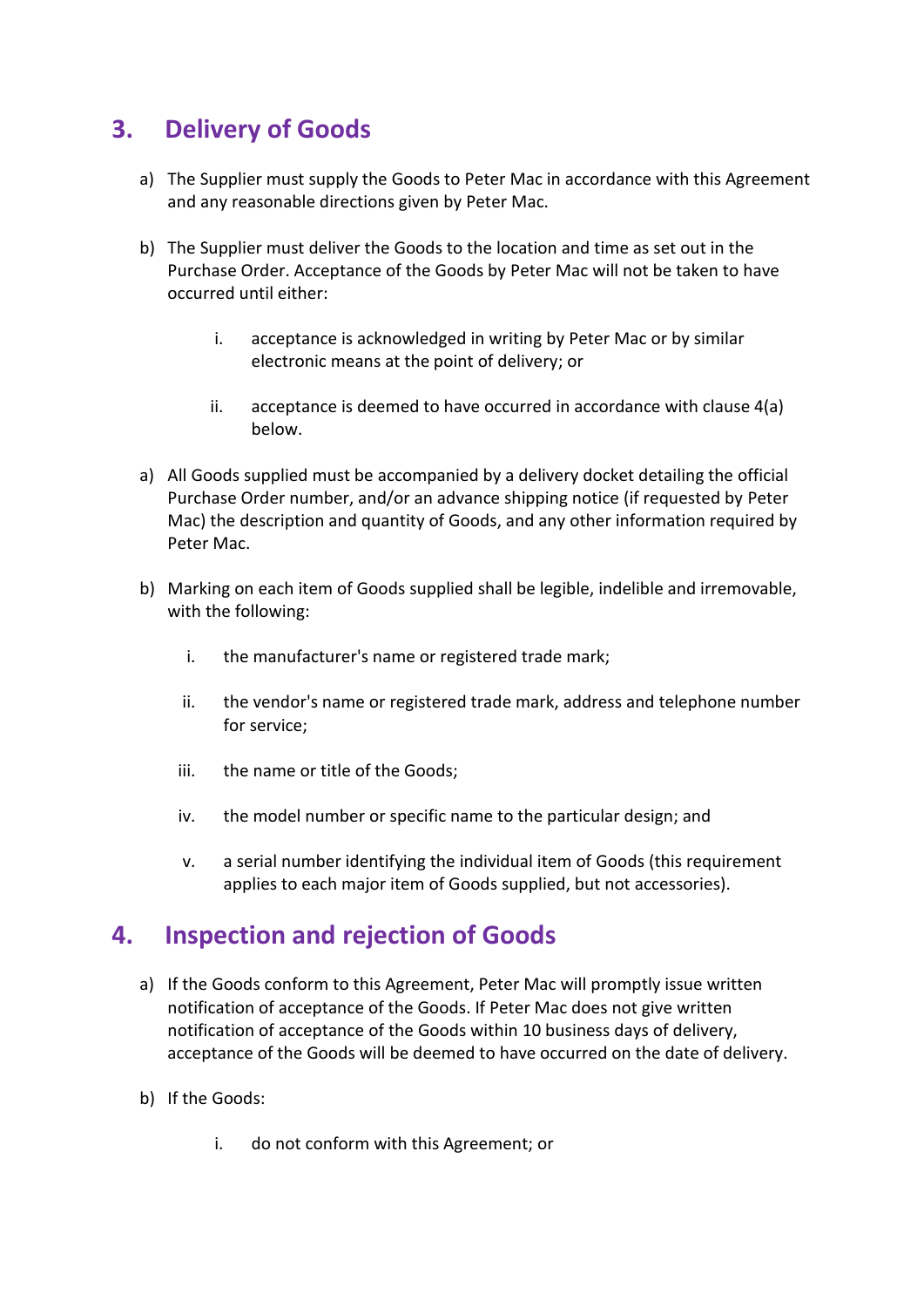ii. on delivery are damaged, unfit for purpose or not of merchantable quality,

Peter Mac may reject the Goods by giving written notice (including reasons for rejection) to the Supplier within 30 days of delivery. Peter Mac is not obliged to pay for any rejected Goods.

c) The Supplier must, at its cost, collect and remove any rejected Goods as soon as practicable following notification. If the Supplier fails to collect and remove the rejected Goods within a reasonable time but not more than 7 days after notification in accordance with clause 4(b), Peter Mac may return the Goods to the Supplier at the Supplier's expense or, following further notification, destroy the Goods or otherwise dispose of the Goods in its absolute discretion.

### **5. Termination**

- a) Peter Mac may terminate the Agreement with immediate effect (or with effect from a specified date) by giving notice in writing to the Supplier if the Supplier:
	- i. fails to provide the Goods in accordance with the Agreement;
	- ii. breaches any provision of the Agreement and, where that breach is capable of remedy, fails to remedy the breach within 10 Business Days after receiving written notice requiring it to do so (or such later date as may be specified in that notice);
	- iii. breaches any provision of the Agreement that is not capable of remedy;
	- iv. any of its Personnel involved in the supply of the Goods commits fraud, dishonesty or any other serious misconduct;
	- v. commits any act or does anything that may be prejudicial or otherwise detrimental to the reputation of the State; or
	- vi. suffers from an Insolvency Event.
- b) If the Agreement is terminated pursuant to clause 5(a), Peter Mac will pay the Supplier for the Goods delivered in accordance with the Agreement as at the date of termination and Peter Mac will have no other liability to the Supplier in relation to that termination.
- c) When Peter Mac issues a notice under clause 5(a), the Supplier will immediately comply with any directions given in the notice and do all that is possible to mitigate its losses arising from the termination of the Agreement.
- d) The Supplier may terminate the Agreement if Peter Mac fails to remedy, to the satisfaction of the Supplier, any breach of this Agreement (which in the reasonable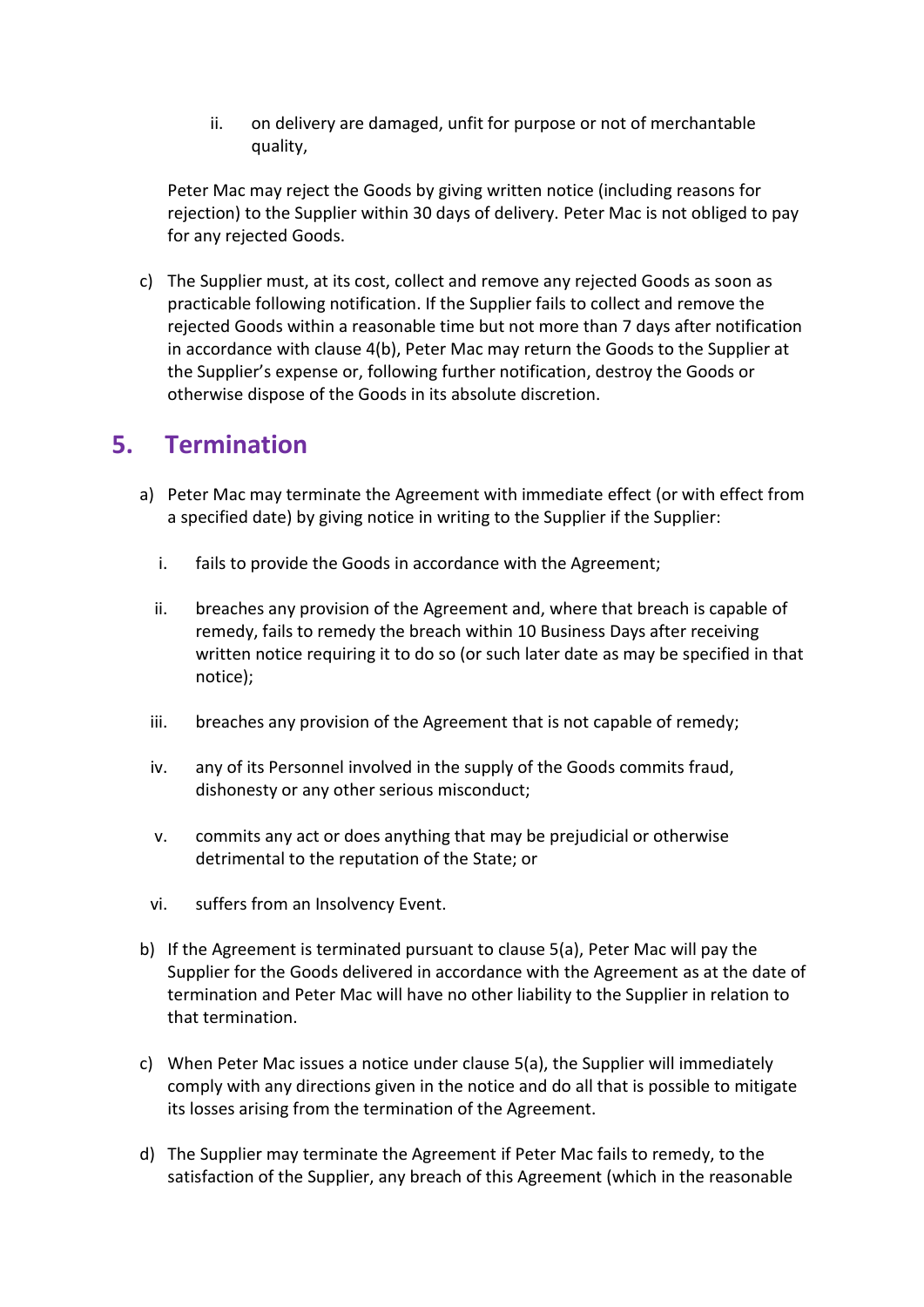opinion of the Supplier is able to be remedied) within 14 days after the date on which the Supplier issues Peter Mac a written notice requiring Peter Mac to remedy the breach.

- e) Termination or expiry of this Agreement will not prejudice any right of action or remedy which may have accrued to either party prior to termination or expiry.
- f) On termination or expiry the Supplier must immediately, following instructions by Peter Mac, cease using all materials that contain any data or Confidential Information by either destroying the materials or returning the materials at no additional cost to Peter Mac.

### **6. Warranties and liability**

- a) The Supplier warrants to Peter Mac that:
	- i. all Goods are of merchantable quality, of good material and workmanship, reasonably fit for their intended purpose and are free from defects;
	- ii. the Goods comply with the requirements of the Therapeutic Goods Administration (if applicable);
	- iii. the provision of the Goods does not infringe any intellectual property right or other right of a third party and that it has obtained all necessary licences, permits or approvals required for the supply of the Goods;
	- iv. Peter Mac will have the full benefit of any manufacturer's warranty; and where the Supplier is not the manufacturer of the Goods, the Supplier assigns the benefit of such warranties to Peter Mac or Peter Mac's nominee;
	- v. replacement parts of the Goods are and will continue to be available for a period of five years from the date of delivery and that the Supplier will provide at least 12 months' notice of any replacement parts being made obsolete; and
	- vi. it has the right to sell the Goods and the Goods are free from any charge or encumbrance.
- b) The Supplier guarantees the Goods against patent and/or latent defects for 12 months from acceptance or for the period offered by the manufacturer (if longer).
- c) The Supplier must indemnify Peter Mac and each of its Personnel and the Health Services and their officers, employees and agents (Indemnified Party) against any loss, damage, claim, action or expense (including all legal expense) or compensation arising directly from:
	- i. personal injury, including sickness and death;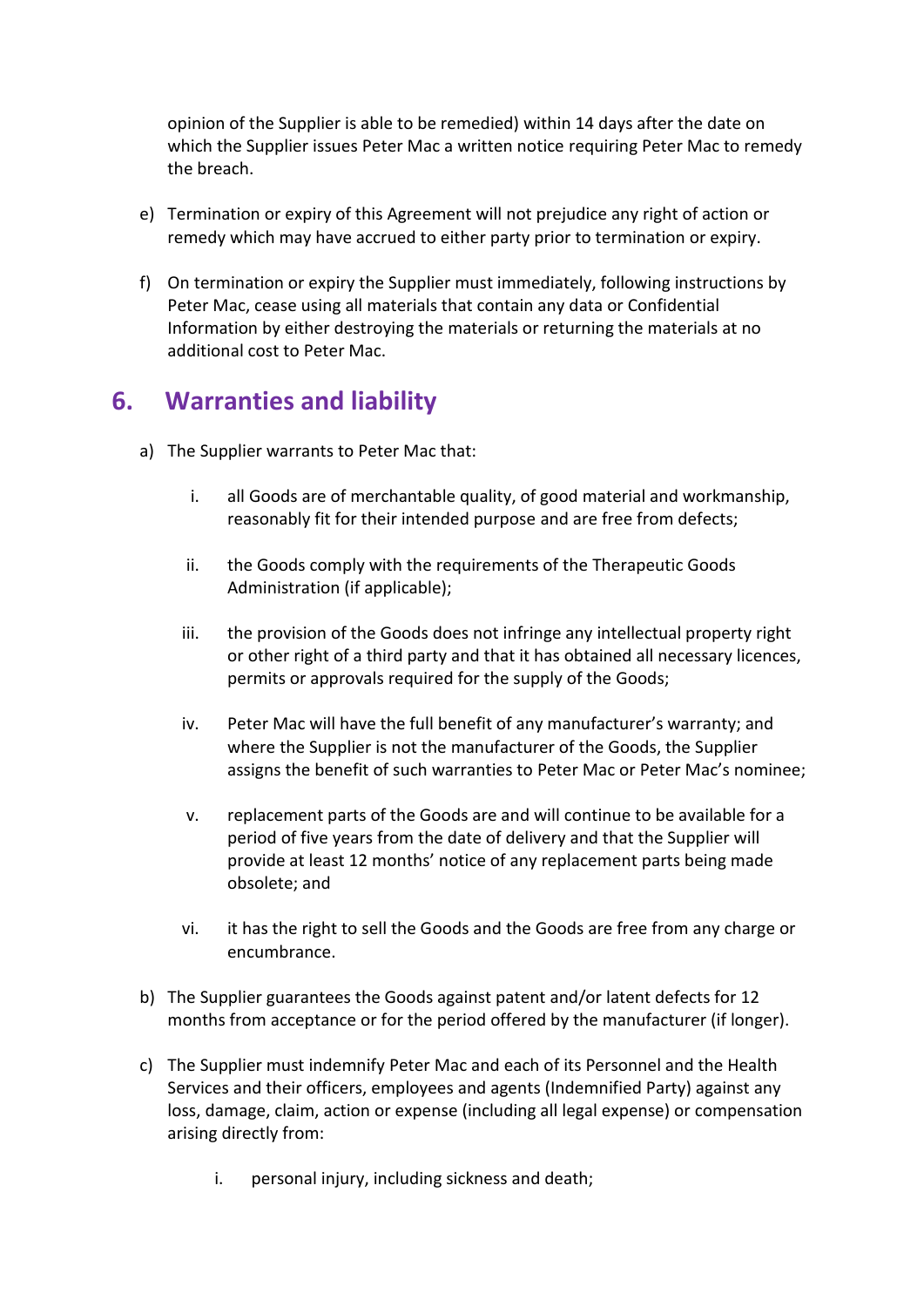- ii. property damage;
- iii. any warranty given by the Supplier under this Agreement being incorrect or misleading in any way;
- iv. fraudulent acts or omissions;
- v. wilful misconduct or unlawful act or omission;
- vi. third party claim arising out of a breach of the Agreement by the Supplier or its Personnel (including breach of warranty) or any negligent act or omission of the Supplier or its Personnel; or
- vii. infringement or alleged infringement of the Intellectual Property Rights or any other rights of any person, including any third party,

which was caused, or contributed to by, any act or omission by the Supplier or any of its Personnel.

d) The Supplier's liability to indemnify Peter Mac under clause 6(c) is reduced to the extent that any wilful, unlawful or negligent act or omission by Peter Mac contributed to the loss, damage, claim, action, expense or compensation.

### **7. Proportionate Liability**

- a) To the maximum extent permitted by law:
	- i. the Supplier must not seek to apply the provisions of the Proportionate Liability Legislation in relation to any claim or cause of action by Peter Mac against the Supplier arising under this Agreement;
	- $ii.$  if, notwithstanding clause  $7(a)(i)$  above, the provisions of the Proportionate Liability Legislation are applied in relation to any claim or cause of action by Peter Mac against the Supplier arising under this Agreement, the Supplier indemnifies Peter Mac against any loss or damage Peter Mac or Health Service is not able to recover from the Supplier because of the operation of those provisions, including as a result of the insolvency or incapacity of a concurrent wrongdoer (as defined under the Proportionate Liability Legislation).
- b) The indemnity in clause 7(a)(ii) does not apply to concurrent wrongdoers who are not the Supplier's Personnel.

#### **8. Insurance**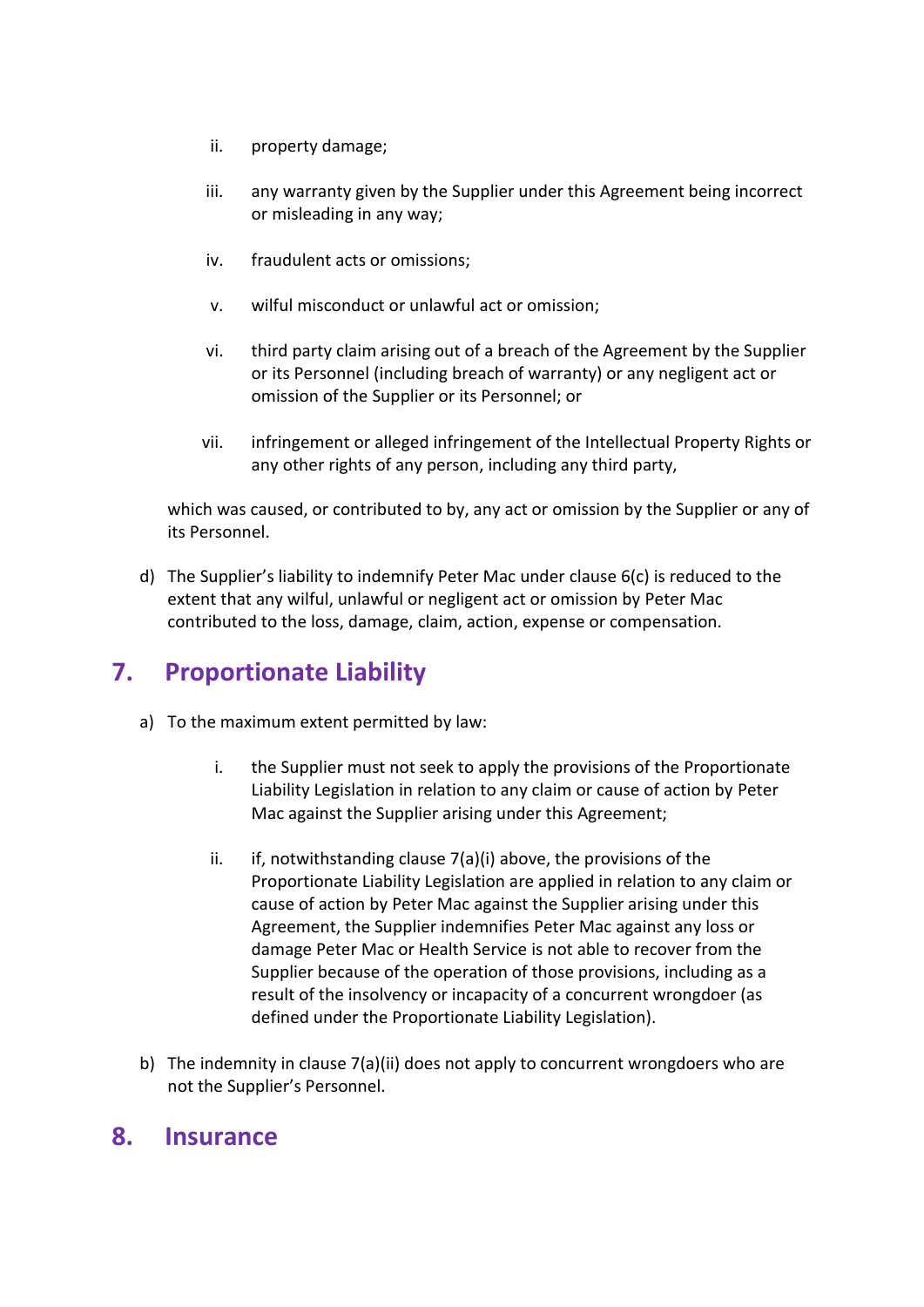- a) The Supplier must obtain and maintain insurance cover, at the time of delivery of the Goods and, if requested by Peter Mac, for a period of up to 7 years after the Goods are delivered (if insurance obtained on a "claims made basis), sufficient to cover any loss or costs that may be incurred and for which the Supplier may be liable in connection with the Agreement, including product liability insurance to the value specified in the Purchase Order or, if no value is specified, to the value sufficient to cover any loss or costs that may be incurred, and, if applicable, public liability insurance.
- b) Product liability insurance must be maintained for the longer of any warranty period and three years from acceptance of the Goods.
- c) The Supplier must bear the costs of insuring the Goods under a "goods in transit" policy with a reputable insurer under the Insurance Act 1973 (Cth).
- d) On request, the Supplier must, within 10 Business Days, provide Peter Mac with evidence of the currency of any insurance it is required to obtain.

## **9. Conflicting conditions**

- a) If any specifications contained in the Supplier's quotation, acceptance of order or other documentation are contrary to or differ from the terms and conditions specified in this Order, the terms and conditions specified in this Order will prevail unless the Purchaser Order expressly contemplates otherwise.
- b) Acceptance of this Order and/or performance of this Order will be deemed to be acceptance of these terms and conditions notwithstanding that the acceptance of any documentation of the Supplier may contain a condition similar to a condition in this agreement.
- c) If the Supplier is unable or unwilling to accept any of the terms and conditions contained in this Order, then this Order must be immediately returned to Peter Mac.

### **10. Variation**

These terms and conditions will not be subject to modification or alteration unless they are in writing and signed by a duly authorised representative of Peter Mac.

### **11. Waiver**

A waiver by Peter Mac in respect of a breach of this agreement by the Supplier shall not be deemed to be a waiver in respect of any other breach and the failure of Peter Mac to enforce at any time a provision of this document shall in no way be interpreted as a waiver of such provision.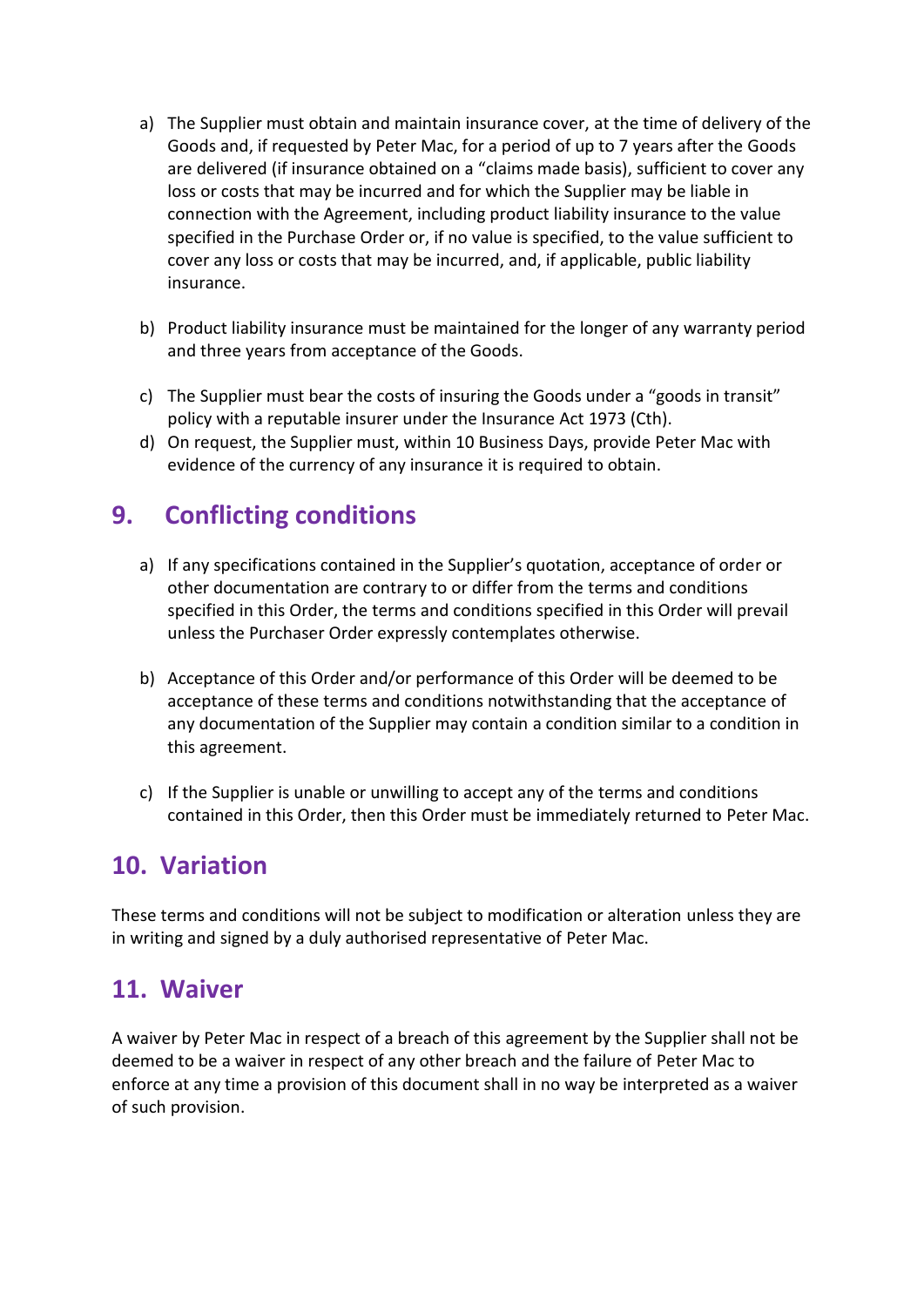### **12. Maintenance**

All obligations in respect of maintenance of Goods supplied and claims made under warranties are owed to and must be enforceable by Peter Mac.

### **13. Compliance and regulations**

- a) The Goods must comply with all relevant statutory requirements, e.g., Therapeutic Goods Administration codes of practice, Australian Council of Healthcare Standards, ISO 9000 and Australian Standards. The onus rests with the Supplier to provide evidence of compliance.
- b) All mains or battery powered electrical goods must meet all applicable requirements for the approval and test specifications of SAA standards AS3000, AS3100 and AS3200.1 part 2 plus supplementary standards AS3269, AS3300 and AS3551 and any other relevant Australian Standard. Unless otherwise agreed in writing all electrical and/or electro medical goods must be supplied with comprehensive technical documentation, including relevant operating manuals, electrical circuits, schematic diagrams and service manuals.
- c) If the Goods being supplied are toxic, poisonous or in any other dangerous form, the requirements of the Australian Code of Transport of Dangerous Goods and IATA restricted articles regulations shall apply.
- d) The Supplier must act consistently with the Victorian Government's Supplier Code of Conduct.
- e) The Supplier must comply with all applicable Laws and all relevant standards of the Standards Association of Australia and all other applicable standards.

### **14. Modern Slavery Act**

- a) The Supplier must take reasonable steps to identify, assess and address risks of Modern Slavery practices in the operations and supply chains used in the provision of the Goods.
- b) If at any time the Supplier becomes aware of Modern Slavery practices in the operations and supply chains used in the performance of the Order, the Supplier must as soon as reasonably practicable take action to remove these practices from the operations and supply chains.
- c) If requested by Peter Mac, with at least twenty (20) Business Days' notice, the Supplier must respond to any reasonable requests for information (including any supplier survey) provided by Peter Mac relating to its compliance under clause 14(a).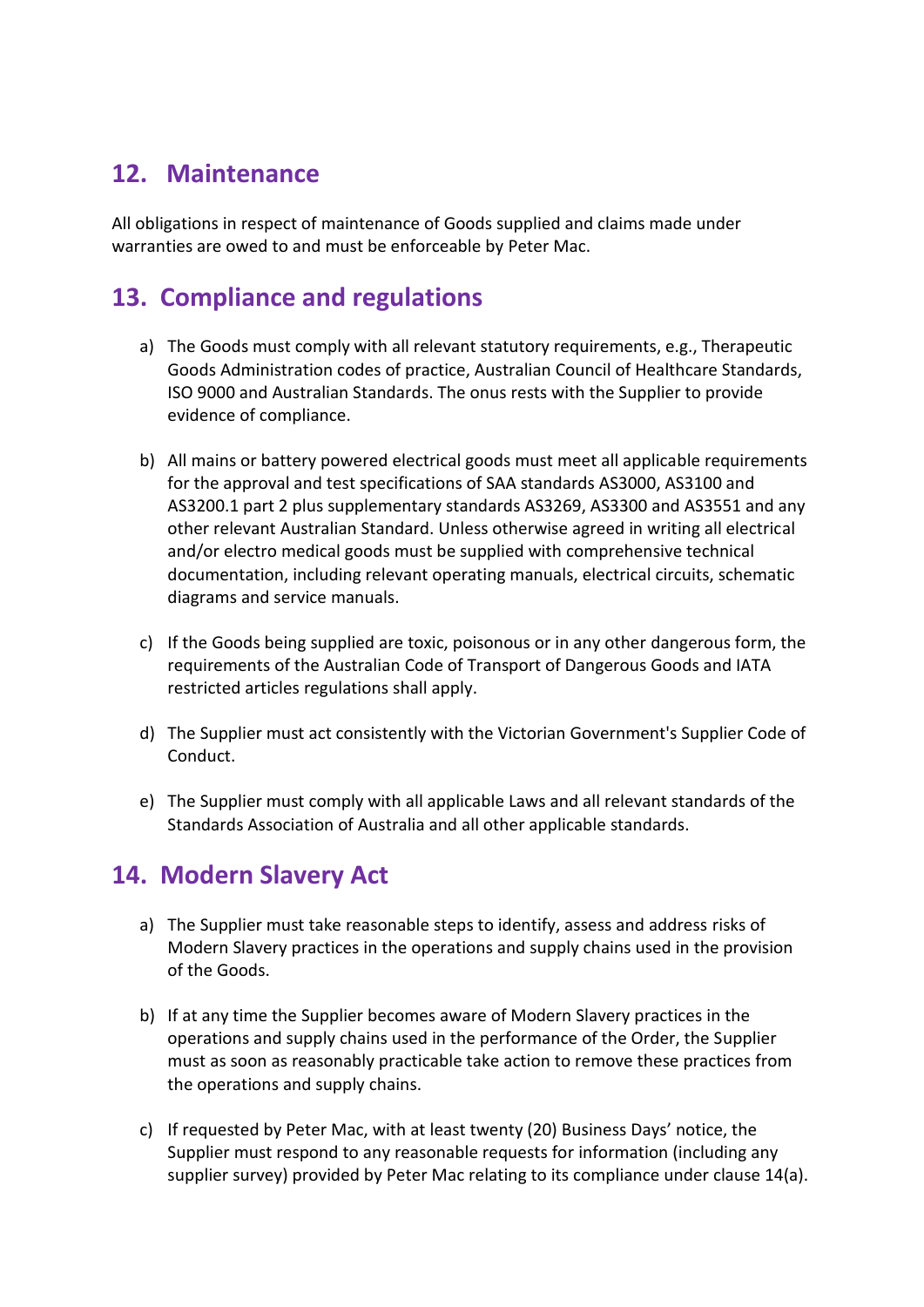- d) Where:
	- i. Either the Supplier or Peter Mac has identified:
		- A. Significant or persistent Modern Slavery risks; or
		- B. Alleged Modern Slavery practice(s),

in the operations and supply chains used in the performance of the Order; and

- ii. Peter Mac has made reasonable efforts to engage the Supplier to take action to mitigate the risks to remove the practice(s); and
- iii. The Supplier fails to take action to mitigate those risks or remove those practice(s)

Peter Mac reserves the right to terminate the Order in accordance with clause 5(a).

#### **15. Audit**

Peter Mac will have the right, after giving no less than 5 Business Days' written notice at any time during business hours, to inspect and/or audit the accounts and records of the Supplier relating to the supply of Goods, including, but not limited to matters relevant to the Order, including compliance with the Supplier Code of Conduct and specifications. Peter Mac will be entitled to take copies of or extracts from any such records for the purpose of conducting the audit.

#### **16. Access**

- a) When entering the premises of Peter Mac, the Supplier must (and must ensure that its Personnel):
	- i. use reasonable endeavours to protect people and property, prevent nuisance and act in a safe and lawful manner; and
	- ii. comply with the safety standards, policies and site requirements of Peter Mac (as notified to the Supplier).
- b) The Supplier acknowledges that if it (or any of its Personnel) enters Peter Mac's premises, it does so at the Supplier's own risk.

#### **17. Documentation**

a) All equipment must be supplied with two copies of full operating instructions in English together with all necessary instructions for routine maintenance and service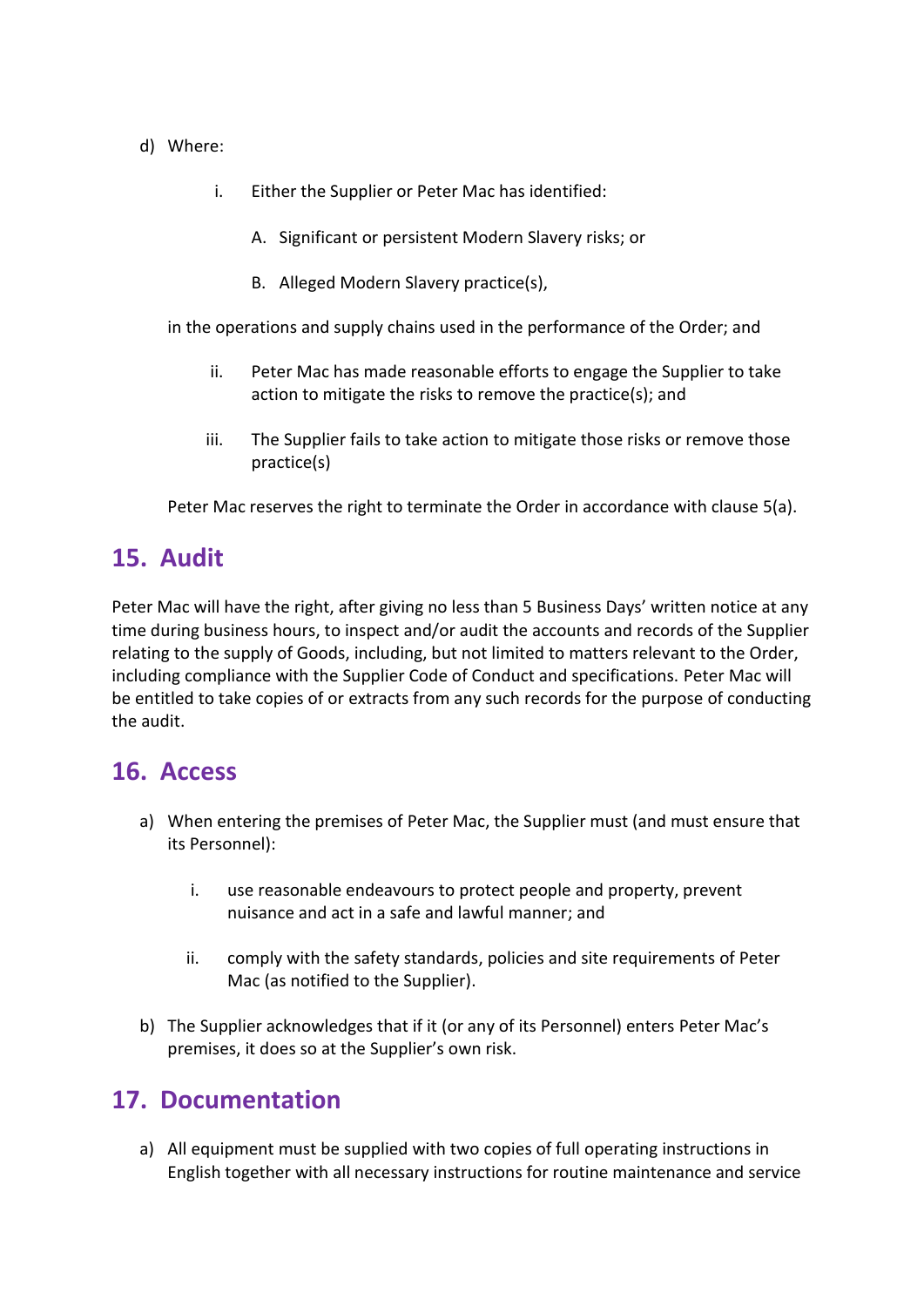so as to ensure safe and effective use of the equipment, including electrical circuits, schematic diagrams and service manuals.

- b) If a maintenance or warranty period is to be provided by the Supplier, details must be provided. If the equipment must be commissioned on site by the Suppliers to give effect to the warranty, this must be stated.
- c) If the equipment being supplied must be installed, the Supplier must provide all necessary details to allow that installation to occur and must specify what part(s) (if any) of the installation is included in the quoted price.
- d) All Goods must be supplied with Material Safety Data Sheets (where appropriate).

#### **18. Price**

- a) The Unit Price is fixed and inclusive of all taxes (excluding GST).
- b) The Supplier may not charge Peter Mac any additional fee or amount for packaging, transport, insurance, loading, unloading, storage or any other costs incurred by the Supplier in supplying or delivering the Goods to Peter Mac.

### **19. GST**

Unless otherwise expressly stated, the Price and any other sums payable or consideration to be provided under or in accordance with the Purchase Order or these terms and conditions are exclusive of GST (as defined under the GST Act).

### **20. Terms of payment**

- a) Subject to compliance by the Supplier with these terms and conditions, Peter Mac must pay the price stated on this Order.
- b) Payments must be within 30 days following receipt of a correctly rendered and itemised invoice.
- c) All delivery dockets and invoices must contain the following basic information:
	- i. The vendor's name and address;
	- ii. The item's detailed specification;
	- iii. The unit price, total price and any discount; and
	- iv. The Purchase Order reference number and date.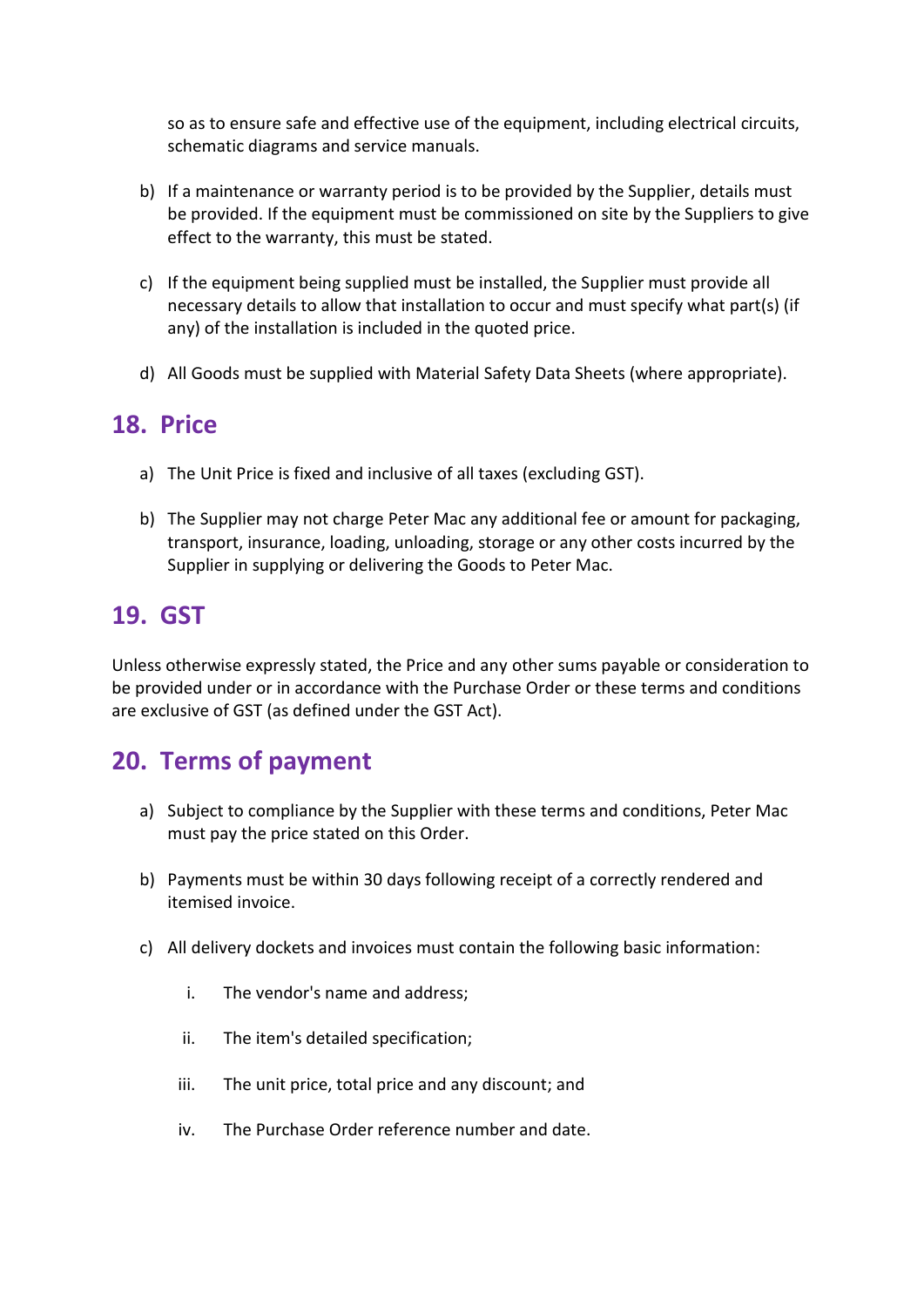d) If Peter Mac is not satisfied that the Goods have been provided in accordance with this Order, Peter Mac may, after giving the Supplier notice of the reasons why it is not satisfied, refuse to pay that part of the invoice until the Goods have been provided to its satisfaction.

### **21. Confidentiality, privacy and data protection**

- a) The Supplier must not, and must ensure that its Personnel do not, disclose to any person any Confidential Information, without the prior approval of Peter Mac.
- b) The Supplier must ensure that those of its Personnel engaged by to provide the Goods comply with privacy, health records or similar legislation which Peter Mac must comply with. The Supplier must not do anything, or fail to do anything, which would cause Peter Mac to be in breach of its own privacy and confidentiality obligations.
- c) The Supplier must not, without the consent of Peter Mac, advertise or publish the fact that the Supplier is supplying Goods under this Order.
- d) The Supplier acknowledges that Peter Mac may be required to disclose information under the Freedom of Information Act 1982 (Vic) or in accordance with a request made by the Parliament, the Minister for Health, the Governor, Cabinet, a Parliamentary committee or integrity body. The Supplier will provide all reasonable assistance to Peter Mac in responding to such a request.
- e) The obligations imposed by this clause will survive the expiry or termination of this Order.

### **22. Intellectual property**

The Supplier irrevocably and unconditionally grants to Peter Mac a non-exclusive, perpetual, royalty-free, worldwide and transferable licence (including the right to sub-license) to use any Intellectual Property Rights in relation to any Goods supplied to the extent necessary to allow Peter Mac the full use and enjoyment of those Goods and the Supplier must, upon request by Peter Mac, do all things as may be necessary (including executing any documents) to give full effect to such rights.

### **23. Recalls**

- a) The Supplier must manage all recalls of Therapeutic Goods in accordance with the requirements of the Uniform Recall Procedure for Therapeutic Goods (URPTG) (as amended from time to time).
- b) All communications, including recall notices, required under clause 23(a) must be sent to Peter Mac and the relevant Health Service.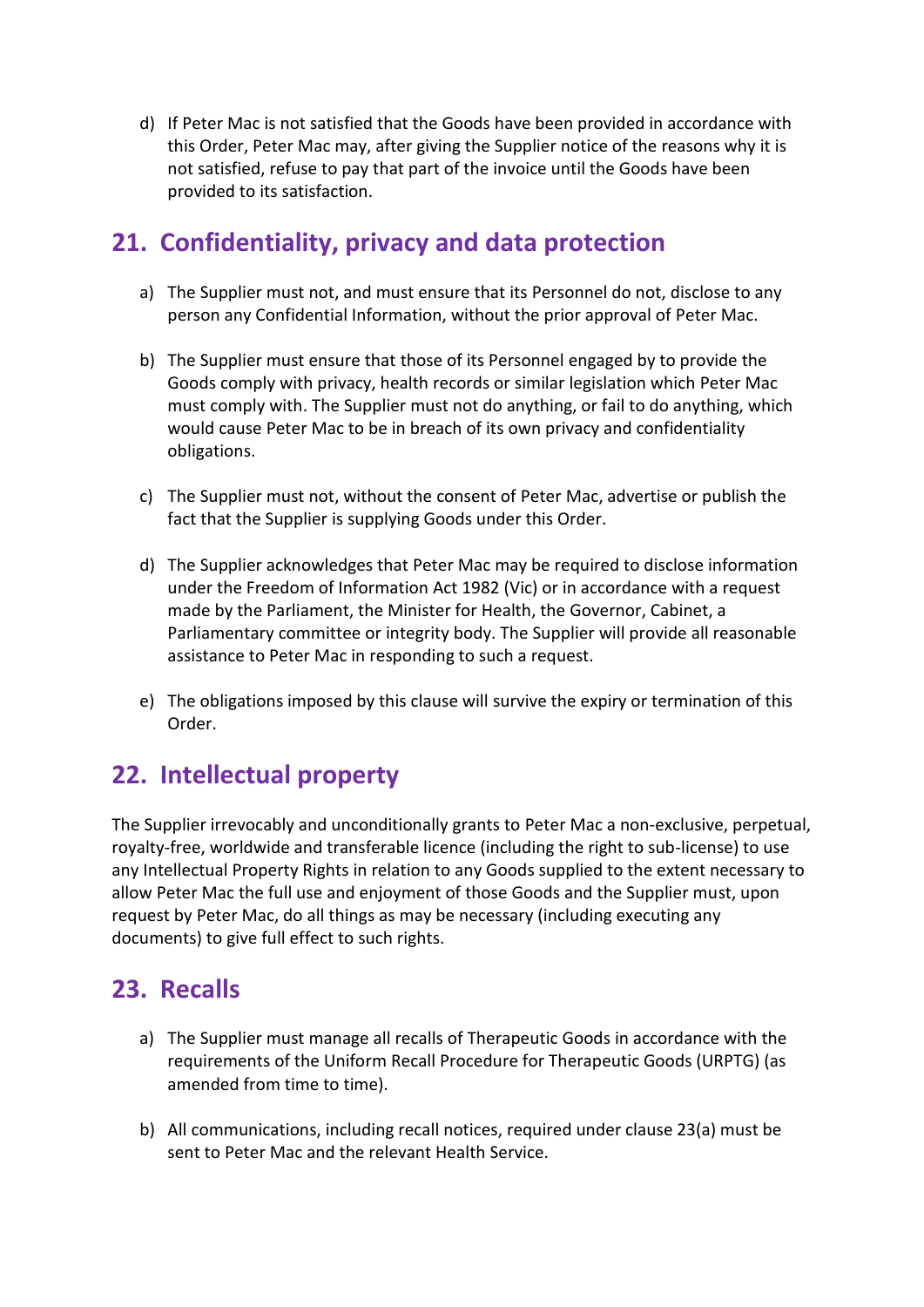c) All recalls and/or hazard alerts must be completed by the Supplier using GS1 Recall or Recall Health (as the case may be).

### **24. Assignment and sub-contracting**

The Supplier may only assign or sub-contract any of its rights or obligations under this Order with Peter Mac's prior written consent. Further, the Supplier agrees to take all reasonable steps to ensure that its Personnel comply with the obligations set out in this Order. The Supplier will remain responsible and liable for all approved subcontractors notwithstanding the consent provided by Peter Mac. The Supplier must ensure that each approved subcontractor complies with the relevant terms of this Order.

### **25. Relationship**

This Order does not create an employment, partnership or agency relationship between the Supplier and Peter Mac. The Supplier does not, and must not represent itself to have, any authority to bind Peter Mac.

### **26. Severability of Terms**

Any term of the Order which is wholly or partially void or unenforceable is severed to the extent that it is void or unenforceable. The validity or enforceability of the remainder of the Order is not affected.

### **27. Governing law**

These terms and conditions shall be governed by and construed in accordance with the laws of the State of Victoria and any proceeding shall be heard at a location in Victoria deemed appropriate by Peter Mac.

### **28. Interpretation**

In these conditions, unless the context otherwise requires:

- a) **Agreement** means the agreement for the supply of the Goods consisting of these terms and conditions for the supply of Goods and the Purchase Order.
- b) **Confidential Information** means any technical, scientific, commercial, financial or other information of, about or in any way related to, Peter Mac, including any information designated by Peter Mac as confidential, which is disclosed, made available, communicated or delivered to the Supplier, but excludes information which:
	- i. is in or which subsequently enters the public domain, other than as a result of a breach of an obligation of confidentiality;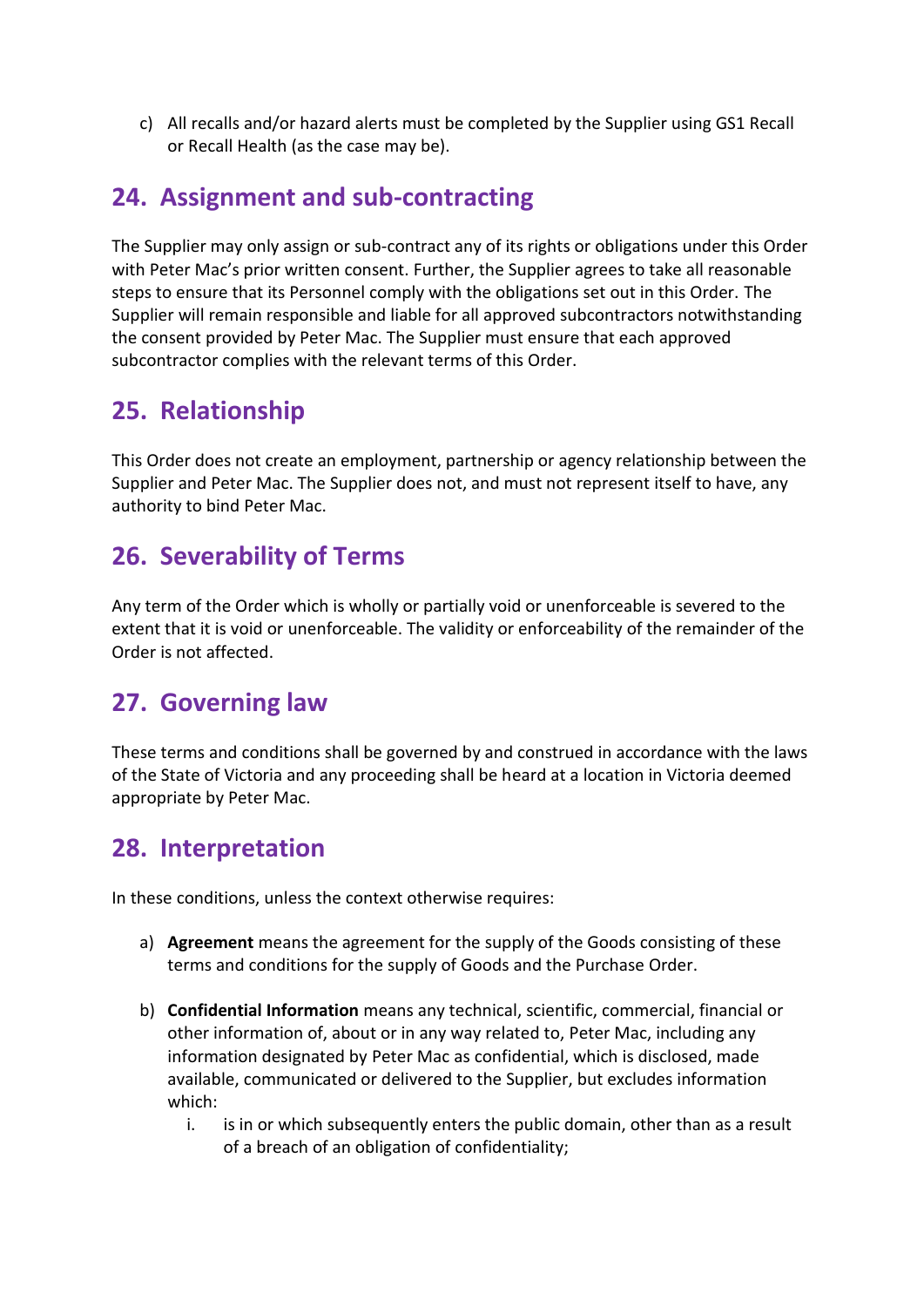- ii. the Supplier can demonstrate was in its possession prior to the date of the Agreement;
- iii. the Supplier can demonstrate was developed by it independently of any disclosures previously made by Peter Mac;
- iv. is lawfully obtained by the Supplier on a non-confidential basis from a person who is not bound by a confidentiality agreement with Peter Mac or otherwise prohibited from disclosing the information to the Supplier; or
- v. is required to be disclosed pursuant to Law, court order or other legal process.
- c) **Goods** means the goods or Therapeutic Goods, and may include associated training, education and case support, specified in the Purchase Order and as provided under this Agreement.
- d) **Government Agency** means any government or any government, semi government, administrative, fiscal or judicial body, department, commission, authority, tribunal, agency or entity and includes the Victorian Department of Health, the Therapeutic Goods Administration and HealthShare Victoria.
- e) **GST Act** means the A New Tax System (Goods and Services Tax) Act 1999 (Cth).
- f) **Laws** means any constitutional provisions, treaties, decrees, conventions, statutes, regulations, ordinances or by-laws, requirement, notice, order, direction, recommendation, stipulation or similar notification received from or given by or behalf of any Government Agency.
- g) **Modern Slavery** has the same meaning as it has in the Modern Slavery Act 2018 (Cth).
- h) **Personnel** includes the officers, employees, agents, contractors and sub-contractors of a party to this agreement.
- i) **Order** means the agreement between the Supplier and Peter Mac, which includes these terms and conditions.
- j) **Intellectual Property Rights** means all intellectual property rights at any time recognised by law, including all present and future copyright, all proprietary rights in relation to inventions (including patents), registered and unregistered trademarks, trade secrets and know-how, registered designs, circuit layouts, and all other proprietary rights resulting from intellectual activity in the industrial, scientific, literary or artistic fields.
- k) **Patient** means any person treated or attended to, in any way, by Peter Mac.